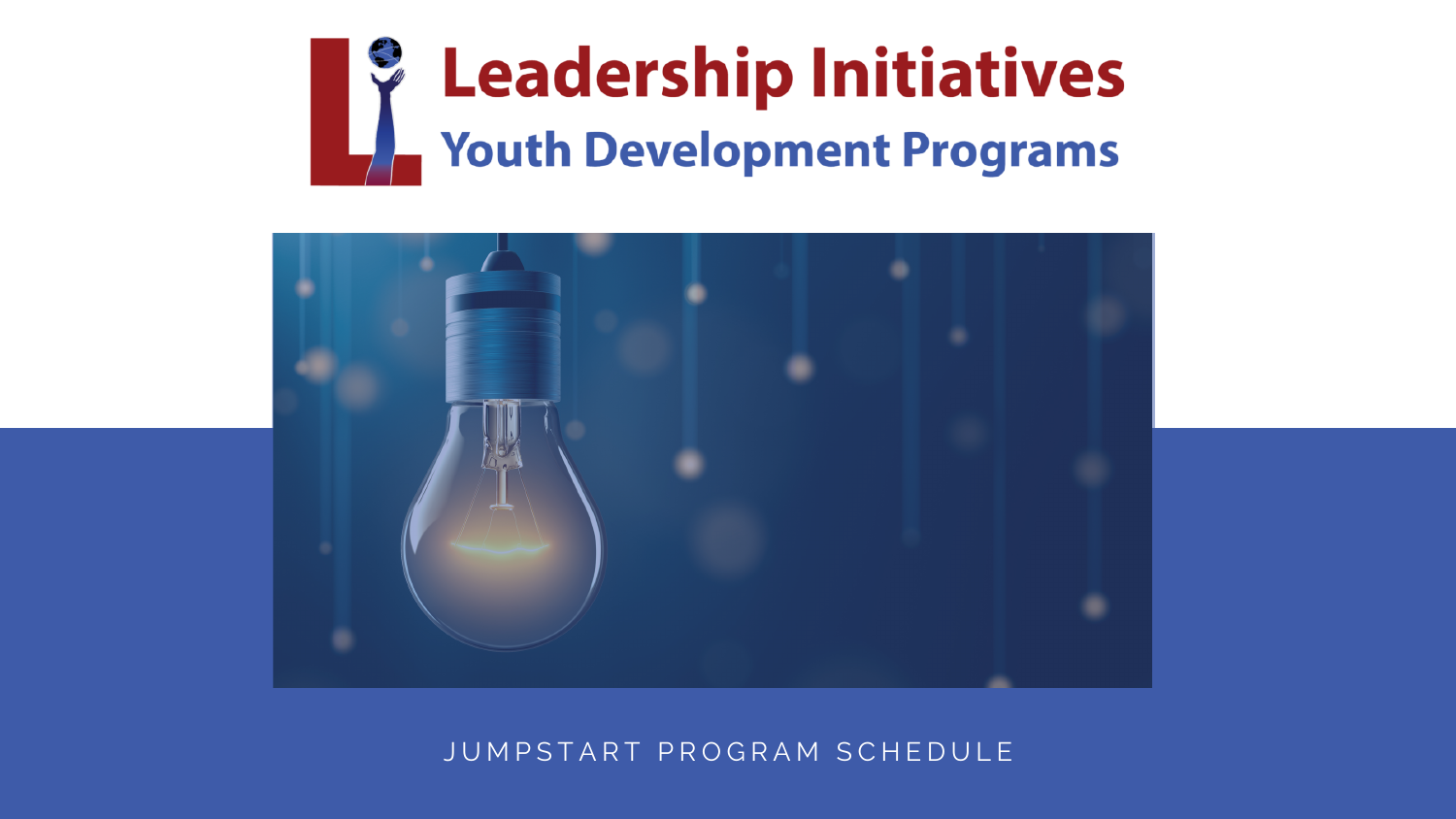#### **S U N D A Y**

#### **M O N D A Y M O N D A Y**

**Conference Registration** 12:00 to 3:00 pm

**Welcome to Leadership Initiatives** 3:00 to 3:45 pm

**Keys, Check-in, & Change to LI Shirt** 3:45 to 4:45 pm

**Dinner** 5:00 to 5:30 pm

**Monument Tour** 6:00 to 8:00 pm

**Keynote Address: You Are Never Too Young To Change The World** 8:30 to 9:15 pm

**Downtime** 9:15 to 10:30 pm

**Bed Check** 11:30 pm

**Wake-up Call** 7:00 to 7:15 AM

**Breakfast** 7:00 to 8:00 AM

**Bio Pictures** 8:20 to 8:40 AM

**Importance of Leadership** 8:50 to 9:15 AM

**What type of Leader am I?** 9:15 to 9:45 AM

**Break** 9:45 to 10:00 AM

**Cooperation for Leadership** 10:00 to 10:30 AM

**Understanding how to have a productive debate** 10:30 to 10:45 AM

**Break** 10:45 to 11:00 AM

**National Security Keynote Address** 11:00 to 11:30 AM

**Learning about Surveillance** 11:30 AM to 12:15 PM

**Work Time: Pro-Surveillance** 12:15 to 1:00 PM

**Surveillance & Social Media Debate** 2:00 to 2:45 PM

**Change for Field Trip** 2:45 to 3:15 PM

**Travel to The International Spy Museum** 4:00 to 5:30 PM

**Travel to Georgetown University** 5:30 to 6:00 PM

**Dinner** 6:30 to 7:15 PM

**Intelligence Panel** 7:15 to 8:15 PM

**Meet with Intern from National Security & Intelligence Internship** 8:15 to 8:30 PM

**Spy Tracking Operation** 8:30 to 10:00 PM

**Student Relax Time** 10:10 to 11:00 PM

**Bed Check** 11:00 PM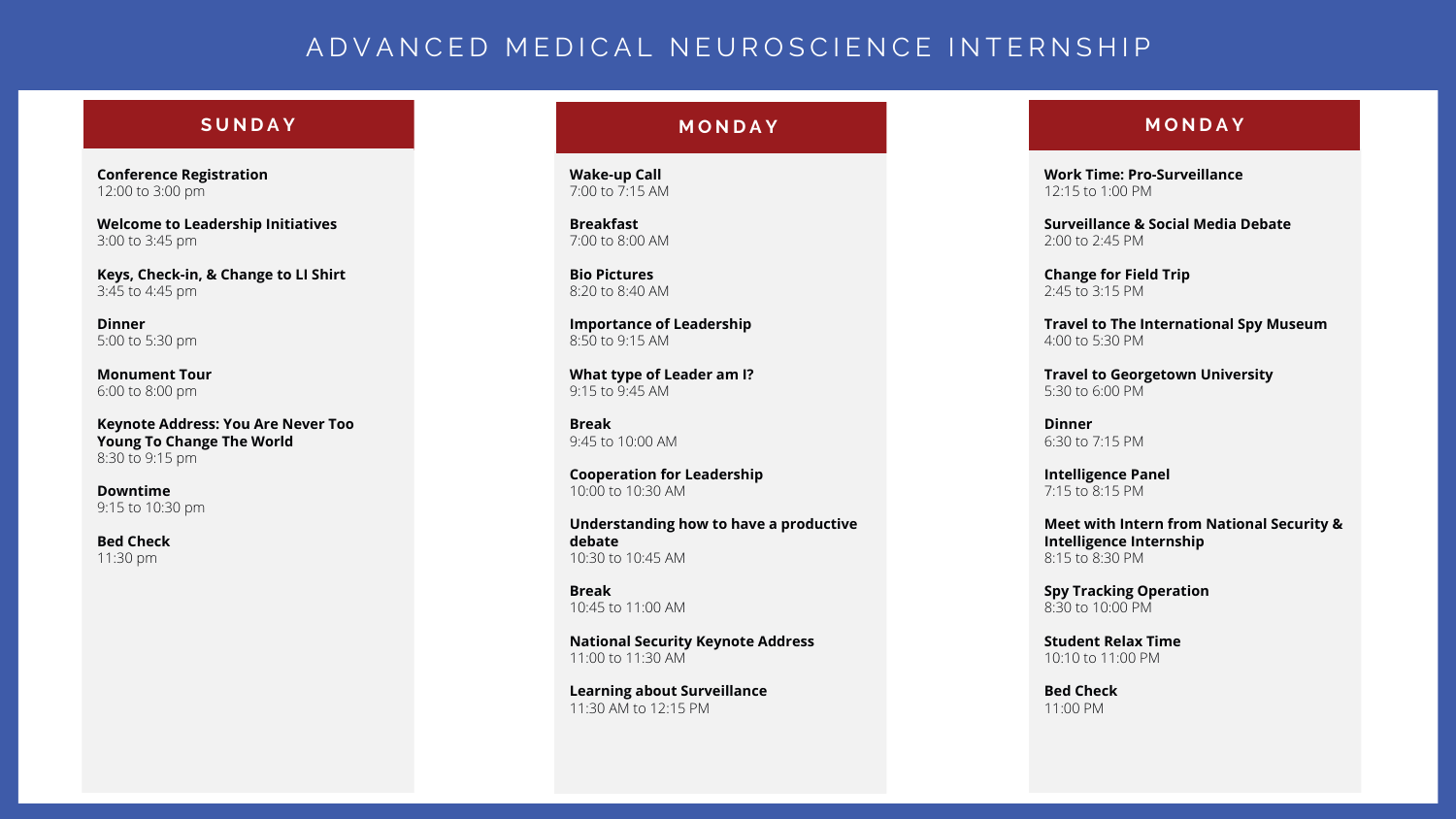#### **T U E S D A Y**

#### **W E D N E S D A Y**

**Wake-up Call** 7:00 to 7:15 AM

**Breakfast** 7:00 to 8:00 AM

**Trust & Leadership Icebreaker** 8:30 to 9:00 AM

**Keynote Address with Lawyer** 9:00 to 9:45 AM

**Break** 9:45 to 10:00 AM

**Prosecutor & Defense Panel** 10:00 to 11:00 AM

**What is Direct & Cross-Examination** 11:00 to 11:30 AM

**Cross-Examination Game** 11:3 AM to 12:45 PM

**Meet with Intern from Advanced Law & Trial Internship** 12:45 to 1:00 PM

**Lunch** 1:00 to 1:45 PM

**How a Law is Made** 2:00 to 2:45 PM

**Understanding Advocacy** 2:45 to 3:15 PM

**Break** 3:15 to 3:30 PM

**Advocating on Capitol Hill** 3:30 to 4:00 PM

**Group Work for Advocacy On Pager** 4:00 to 4:45 PM

**Basics of Public Speaking** 445 to 5:15 PM

**Group Work for Advocacy Speaking** 5:15 to 6:30 PM

**Dinner** 6:30 to 7:15 PM

**Speaking Practice Small Group** 7:15 to 8:30 PM

**Movie Night** 8:30 to 10:00 PM

**Student Relax Time** 10:10 to 11:00 PM

**Bed Check** 11:00 PM

#### **T U E S D A Y**

**Wake-up Call** 7:00 to 7:15 AM

**Breakfast** 7:00 to 8:00 AM

**Travel to Capitol Hill** 8:15 to 8:45 PM

**Capitol Hill Advocacy Meeting** 9:00 to 10:00 AM

**Capitol Hill Tour** 1:00 to 11:00 AM

**Supreme Court** 11:00 to 11:30 AM

**Supreme Court Lunch** 11:30 AM to 12:30 PM

**Travel Back to Georgetown** 12:30 to 1:00 PM

**Student Downtime** 1:00 to 2:00 PM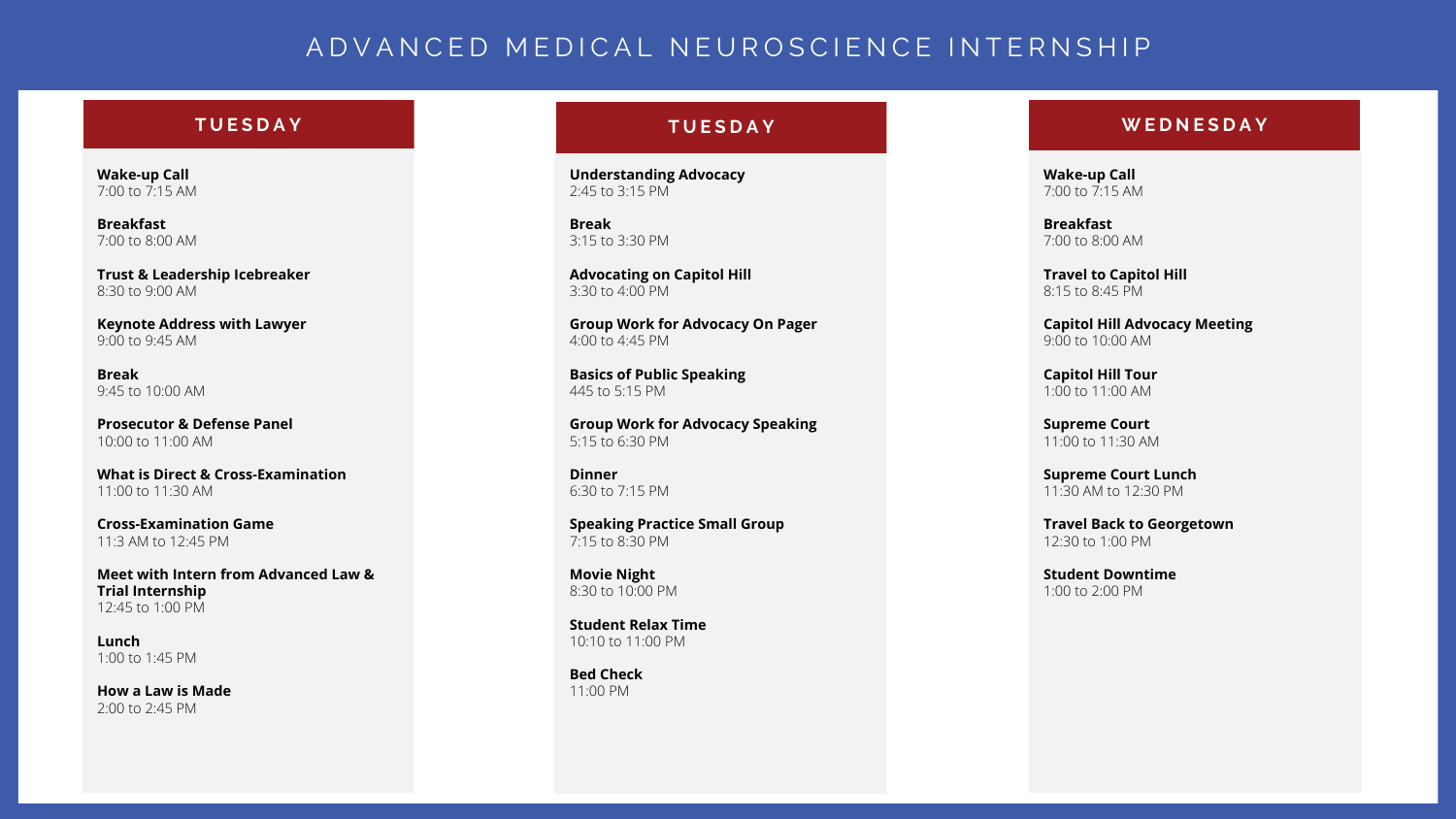#### **W E D N E S D A Y**

#### **T H U R S D A Y**

**Wake-up Call** 7:00 to 7:15 AM

**Breakfast** 7:00 to 8:00 AM

**Collaboration & Leadership Icebreaker** 8:30 to 9:00 AM

**The Importance of Public Health** 9:00 to 9:30 AM

**Meet with an intern from Advanced Medical & Public Health Internship** 9:30 to 9:45 AM

**Break** 9:45 to 10:00 AM

**Business Keynote Address Speaker** 10:00 to 10:30 AM

**Business Keynote Address** 10:00 to 10:30 AM

**Advertising & Marketing Crash Course** 10:30 to 11:30 AM

**Break** 11:30 to 11:45 AM **Meet with Acorn CEO** 11:45 AM to 12:45 PM

**Lunch** 1:00 to 1:45 PM

**Acorn Marketing Workshop** 2:00 to 2:30 PM

**Marketing Work Time** 2:30 to 3:30 PM

**What is a Pitch Deck** 3:30 to 4:!5 PM

**Pitch Deck Creation Work Time** 4:!5 to 6:30 PM

**Dinner** 6:30 to 7:15 PM

**Pitch to Acorn Executive** 7:15. to8:30 PM

**Night Time Activity** 8:30 to 10:00 PM

#### **T H U R S D A Y**

**Keynote Address Public Health** 2:00 to 2:30 PM

**First Aid Training** 2:30 to 4:30 PM

**Triage Training** 4:30- to 5:30 PM

**Suturing Workshop** 5:30 to 6:30 PM

**Dinner** 6:30 to 7:15 PM

**Bone Density** 7:30 to 8:30 PM

**Georgetown Exploration** 8:30 to 10:00 PM

**Student Relax Time** 10:10 to 11:00 PM